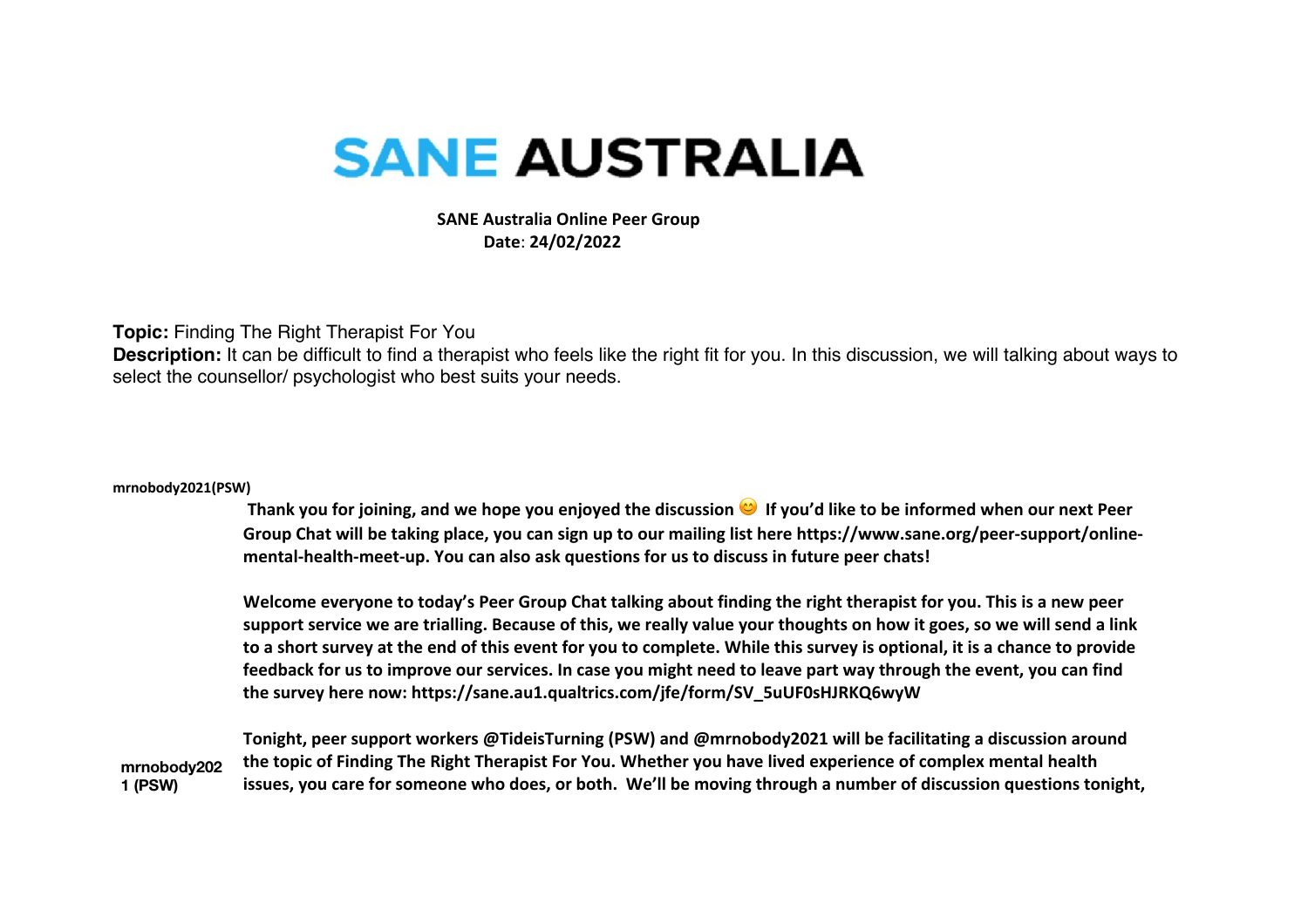**and it's entirely up to you how much or how little you are comfortable with sharing. Some of the conversation may be heavy in nature as we talk about mental health struggles.** 

**@Jynx who moderates on the SANE Forums, is working behind the scenes to ensure our safety. If you're having any technical difficulties, please see our FAQ (https://www.sane.org/peer-support/peer-group-chat/chat-faqs#what-if-iam-having-a-tough-time-and-need-immediate-support) or message @Jynx.**

| mrnobody202<br>1 (PSW)             | We will be starting the discussion shortly, and will just allow a bit more time for people<br>to log on and join $\bullet$                                                                                                           |
|------------------------------------|--------------------------------------------------------------------------------------------------------------------------------------------------------------------------------------------------------------------------------------|
| <b>TideisTurning</b><br>(PSW)      | Hi @Millieme :)                                                                                                                                                                                                                      |
| Millieme                           | Hi                                                                                                                                                                                                                                   |
| mrnobody202                        |                                                                                                                                                                                                                                      |
| 1 (PSW)<br>Millieme                | Welcome everyone! Feel free to introduce yourselves. I'm @mrnobody2021<br>Im millieme                                                                                                                                                |
| mrnobody202<br>1 (PSW)             | Nice to meet you Millieme! Thanks for joining :)                                                                                                                                                                                     |
| Millieme<br>Jynx                   | i havent 'been' to one of these before                                                                                                                                                                                               |
| (Moderator)                        | Hey gang! I'm Jynx, I'll be your resident moderator and occasional contributor;)                                                                                                                                                     |
| mrnobody202<br>1 (PSW)<br>Millieme | OK lets get things started :) What are you looking for in a therapist?<br>someone who understands? or knows what your might need/benefit from to progress, or<br>function or im not sure maybe,                                      |
| <b>TideisTurnin</b><br>g (PSW)     | What I look for is someone to support and work with me as I navigate life. I really appreciate therapists who<br>can provide space and validation as well as working together with me to find strategies to help me move<br>forward. |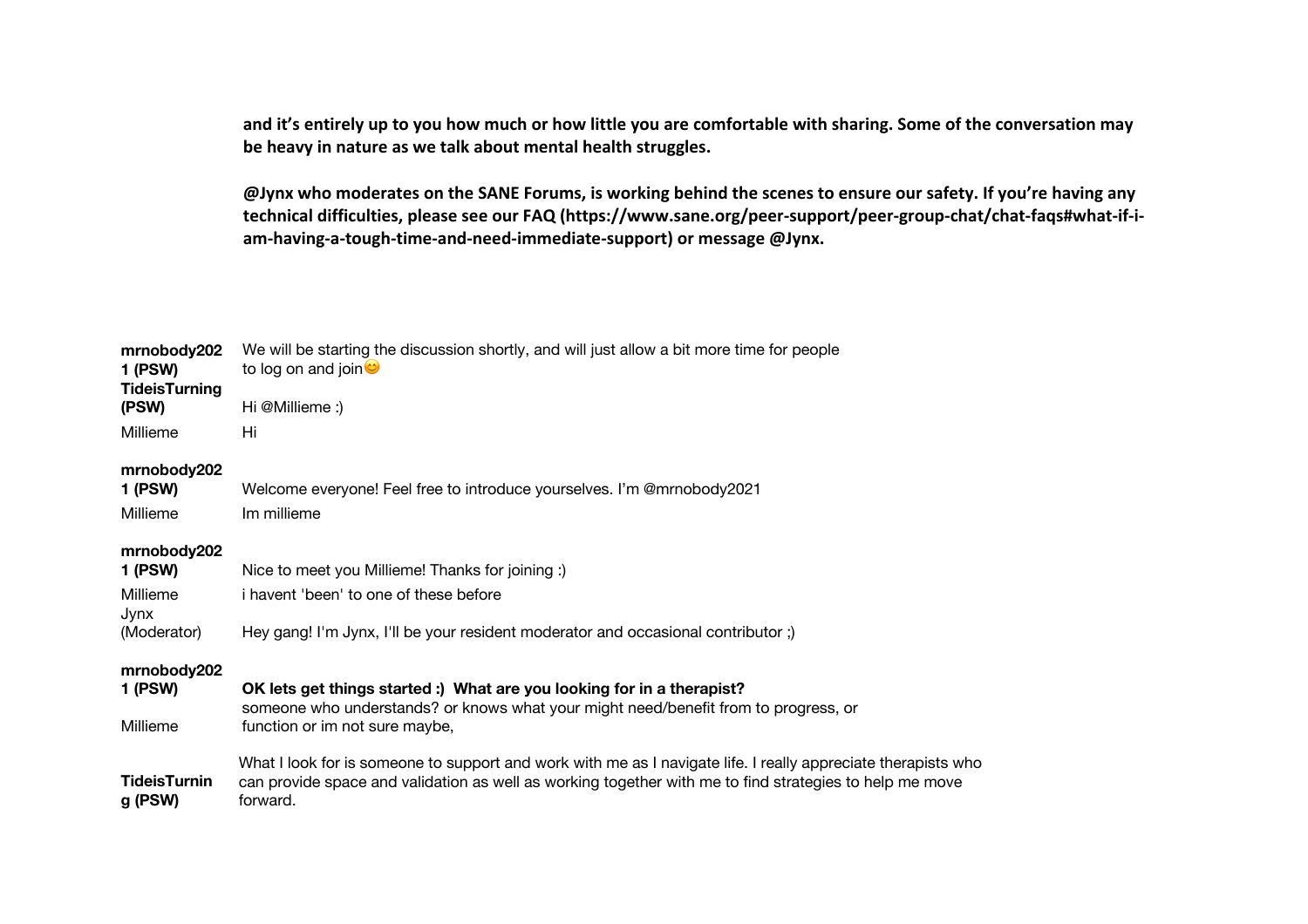| mrnobody202<br>1 (PSW)<br><b>TideisTurning</b><br>(PSW)<br>Millieme | Absolutely @Millieme :)<br>Absolutely @Millieme Someone to help be a guide perhaps?<br>yes, i think you said it well Tideis Turning                                                                                                                             |
|---------------------------------------------------------------------|-----------------------------------------------------------------------------------------------------------------------------------------------------------------------------------------------------------------------------------------------------------------|
| mrnobody202<br>1 (PSW)<br><b>TideisTurning</b><br>(PSW)             | What have your experiences been finding a therapist (psychologist, counsellor)<br>in the past?<br>Hi @Shaz51 :) Welcome                                                                                                                                         |
|                                                                     |                                                                                                                                                                                                                                                                 |
| Millieme                                                            | am in country area so havent had 'options' just who was physically here                                                                                                                                                                                         |
| Shaz <sub>51</sub><br>mrnobody202<br>1 (PSW)                        | Hello @TideisTurning (PSW)<br>Oh thats interesting @Millieme . So I assume you have very few therapists to chose from if<br>you want face to face sessions?                                                                                                     |
| <b>TideisTurning</b><br>(PSW)                                       | That's tough @Millieme having those limitations.                                                                                                                                                                                                                |
| Millieme                                                            | that probably sounded terrible, i have had two very wonderful psychologists                                                                                                                                                                                     |
| mrnobody202<br>1 (PSW)                                              | Well thats good to hear :)                                                                                                                                                                                                                                      |
| Jynx<br>(Moderator)                                                 | I think it's only been through having seen quite a few therapists over the years that I now know what I'm looking<br>for. I've been referred so many times but my latest therapist is someone I found myself, online, and honestly it's<br>been so much better. |
| Millieme                                                            | but they dont stay in country areas either                                                                                                                                                                                                                      |
| <b>TideisTurning</b><br>(PSW)<br>mrnobody202                        | Not terrible. It can be hard when there's a limited pool of professionals to choose from,<br>and when they move out of area!                                                                                                                                    |
| 1 (PSW)                                                             | Welcome @Shaz51 :D                                                                                                                                                                                                                                              |
| Shaz51                                                              | Hello @mrnobody2021 (PSW)<br>yes, i think right now there are 3 therapists in my area. (within 100km), one is just about to finish. my son has<br>been on waiting list for 9 months to see someone. online is not option really for me because struggle with    |
| Millieme                                                            | communication speaking                                                                                                                                                                                                                                          |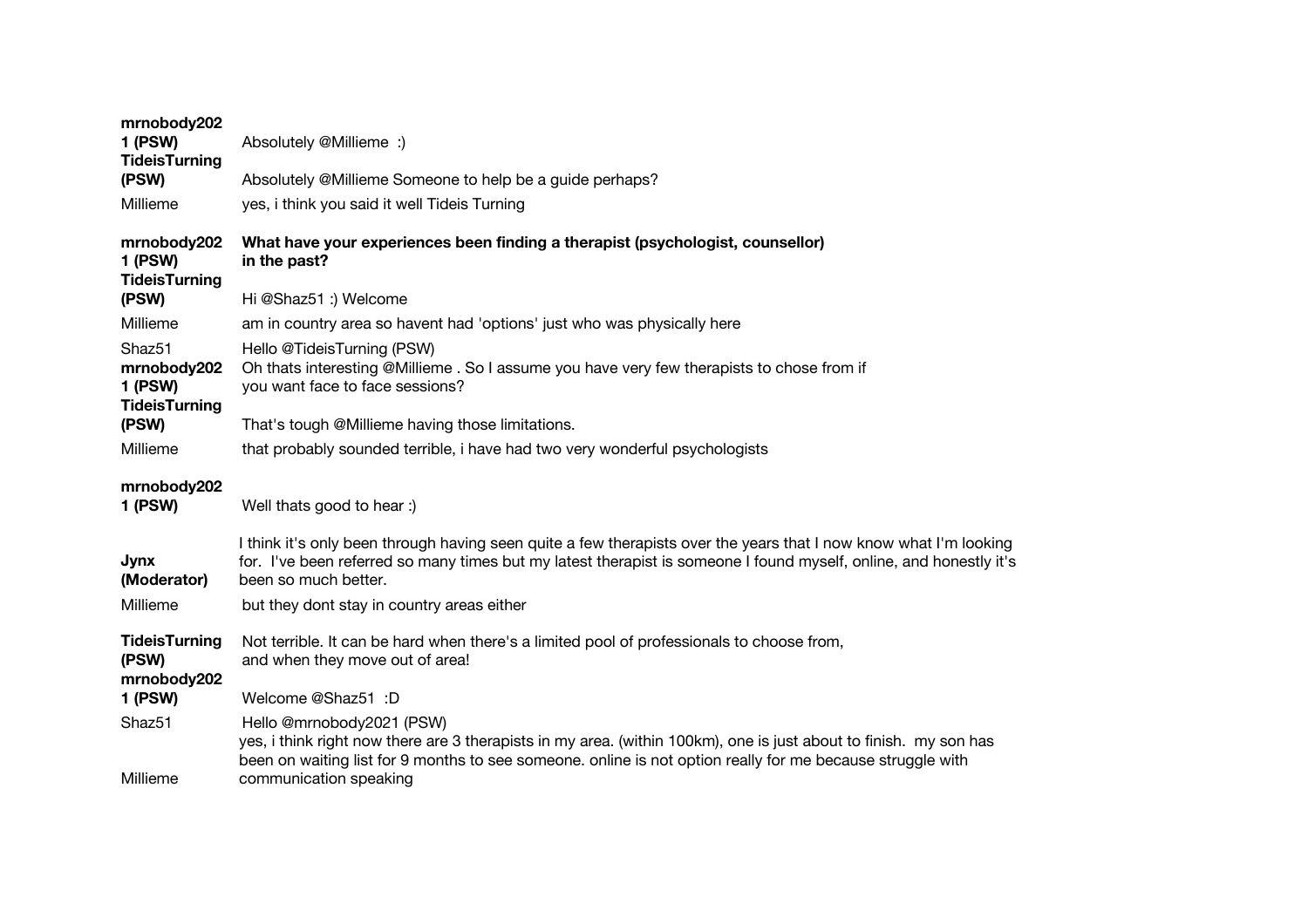| mrnobody202<br><b>1 (PSW)</b>                                          | Yeah wow that's really tough @Millieme There really needs to be more resources<br>available to people living regional/rural areas                                                                                                                                                                                                                                                                                                                                                                                                                                                                                                                                                               |
|------------------------------------------------------------------------|-------------------------------------------------------------------------------------------------------------------------------------------------------------------------------------------------------------------------------------------------------------------------------------------------------------------------------------------------------------------------------------------------------------------------------------------------------------------------------------------------------------------------------------------------------------------------------------------------------------------------------------------------------------------------------------------------|
| mrnobody202<br><b>1 (PSW)</b>                                          | What are some of your needs you need to consider when you are finding a mental health professional? For<br>example, financial limitations, availability, expertise, competence in working with particular communities<br>you are a part of such as CALD, LGBTIQA+, disability?                                                                                                                                                                                                                                                                                                                                                                                                                  |
| Millieme                                                               | for me, i find it very hard to feel safe with males (i know rationally that isnt fair to them), need a lot of patience and time to<br>be able to feel safe enough and long term enough to get to that point where it can feel helpful so probably someone with<br>trauma awareness and understanding of communication challenges                                                                                                                                                                                                                                                                                                                                                                |
| Millieme<br>Jynx<br>(Moderator)                                        | financial is also a big issue<br>That's not uncommon @Millieme to want a specific gender. Everyone has a right to feel safe and supported with their<br>therapist after all ;) For me I'm typically looking for someone who is neurodiverse, or extremely well-versed in<br>neurodiversity, so they can understand how my brain functions.                                                                                                                                                                                                                                                                                                                                                      |
| <b>TideisTurnin</b><br>g (PSW)                                         | That's a really good thing to know @Millieme, and know that's ok too. It's ok to seek out what<br>you need for therapy to be most effective and safest for you :)                                                                                                                                                                                                                                                                                                                                                                                                                                                                                                                               |
| <b>TideisTurning</b><br>(PSW)                                          | For me, one of the biggest considerations is flexibility, both in willingness to be flexible with their approach (for example, tailoring it to suit my needs and<br>going with me where I'm at rather than being rigid with an idea of how a particular modality 'should' go). Also in terms of appointment times, and options<br>like telehealth, to allow me to continue accessing support in and around other things like work (i.e my wonderful therapist was able to provide a<br>telehealth session this afternoon rather than face to face, which allowed me to be here with all of you now)                                                                                             |
| Millieme                                                               | i sorry have to go kids are needing me thank you for chat                                                                                                                                                                                                                                                                                                                                                                                                                                                                                                                                                                                                                                       |
| Jynx<br>(Moderator)                                                    | No worries @Millieme take care <3                                                                                                                                                                                                                                                                                                                                                                                                                                                                                                                                                                                                                                                               |
| mrnobody202<br><b>1 (PSW)</b><br><b>TideisTurning</b><br>(PSW)<br>Jynx | It's also important to let your health professional know if you aren't happy with the progress you're making. They<br>may be able to adapt their structure, strategy, style or tone to something that's more effective for you. Have you<br>found yourself in this situation before? If so, how did you give this feedback?<br>I have, many times, though it doesn't occur to me to actually have that conversation with them to see if they can adapt what<br>they're doing to better suit me. Usually, I will see out the rest of the referral/ sessions I've booked then seek out someone new. I<br>think though, in future, this is definitely something worth looking into and doing more. |
| (Moderator)                                                            | I used to be scared to, actually. I mean, there is a power dynamic at play, and I was such an anxious mess that I always just assumed that the trained                                                                                                                                                                                                                                                                                                                                                                                                                                                                                                                                          |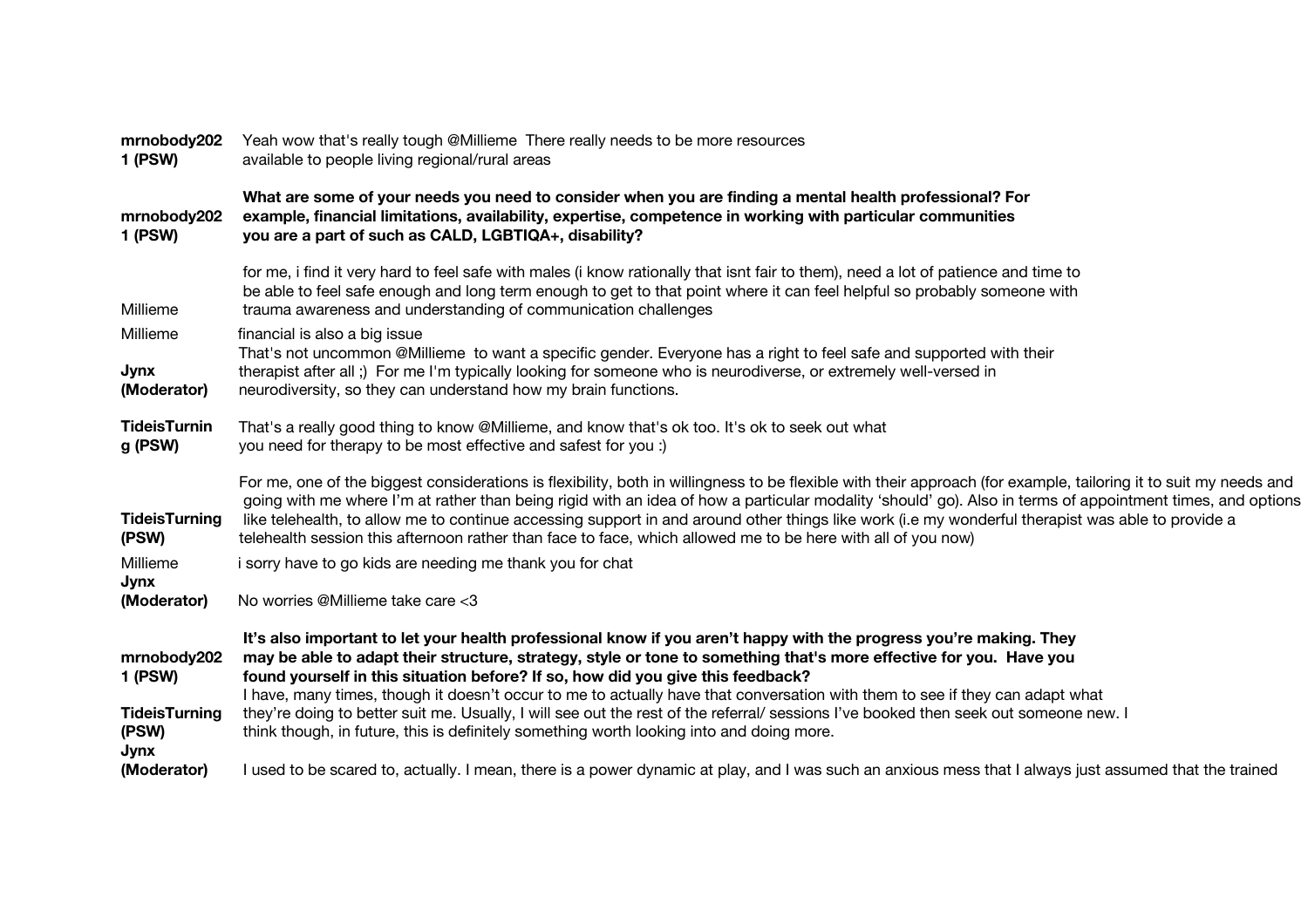|                                                      | professional knows best. So when a therapist actually invites me to give feedback, and opens that door for me, it's waaayy better, because the invitation i<br>my confidence has grown I've felt more capable of just asking straight up, but yeah, something that I feel more therapists should do.                                                       |
|------------------------------------------------------|------------------------------------------------------------------------------------------------------------------------------------------------------------------------------------------------------------------------------------------------------------------------------------------------------------------------------------------------------------|
| <b>TideisTurning</b><br>(PSW)                        | Hi @tyme:)                                                                                                                                                                                                                                                                                                                                                 |
| tyme (PSW)                                           | Hello Everyone!                                                                                                                                                                                                                                                                                                                                            |
| Jynx<br>(Moderator)<br>mrnobody202                   | Welcome @tyme (PSW) ! : blush:                                                                                                                                                                                                                                                                                                                             |
| 1 (PSW)<br>mrnobody202<br>1 (PSW)                    | Hey @tyme (PSW) :)<br>Yeah @Jynx (Moderator) I've also felt fear around the power imbalance and even had<br>therapists who weren't particularly open to feedback.                                                                                                                                                                                          |
| tyme (PSW)                                           | In terms of the question we are looking at, for me, giving my health professional feedback is what actually builds connection.<br>They are often very grateful for it and want to work with the individual. I used to think I should keep quite because i don't have<br>'Dr' in front of my name. Bit overtime, I realised the importance of transparency. |
| mrnobody202<br><b>1 (PSW)</b><br>Jynx<br>(Moderator) | Yeah @tyme (PSW) the best therapists are usually very keen to get feedback<br>Yeah it's super important hey! I think if a therapist isn't open to feedback it might<br>just be a red flag                                                                                                                                                                  |
| tyme (PSW)<br>tyme (PSW)<br><b>TideisTurnin</b>      | Yes, I agree!<br>A health professional may be really knowledgable in their field, but it takes more than that - they<br>need to be able to build a rapport with the individual seeking support.                                                                                                                                                            |
| g (PSW)                                              | Yes! Theory and knowledge is just one part of the equation.                                                                                                                                                                                                                                                                                                |
| mrnobody202<br>1 (PSW)                               | Many therapists provide their qualifications, experience and specialties on their practice's website. This can<br>help to inform your decision when trying to find a therapist that best suits your needs. Have you taken this<br>approach before? If so, what was the outcome?                                                                            |
| Jynx<br>(Moderator)<br><b>TideisTurning</b><br>(PSW) | Yeah my current therapist I found in a database online, and it was much better - I had more control, I could see the<br>profiles of each therapist and most also had a photo up, and it was just all round much better for me than getting a<br>referral to a rando from a GP.                                                                             |
|                                                      |                                                                                                                                                                                                                                                                                                                                                            |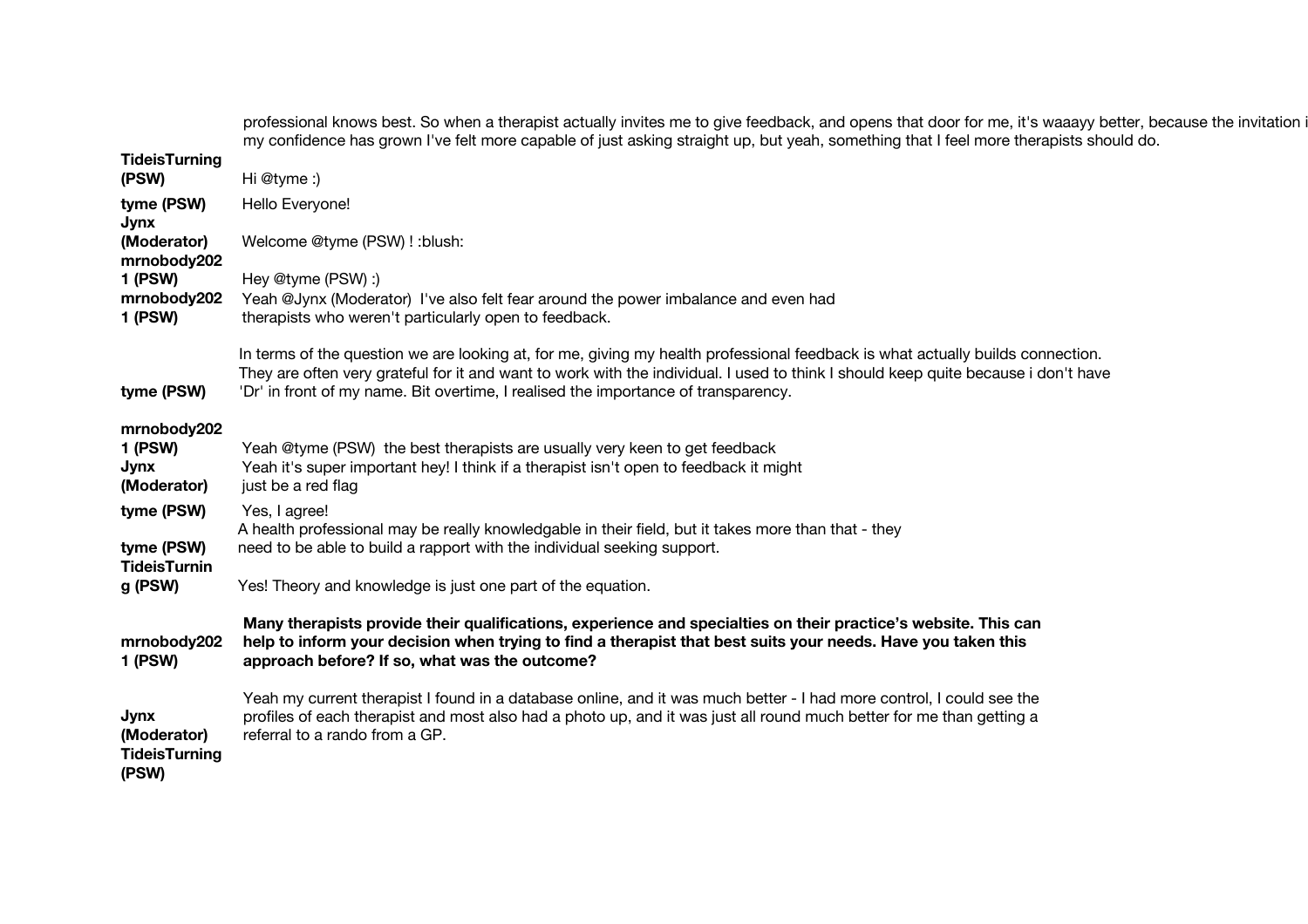|                                                                                | This is actually a huge part of my usual approach to finding a therapist. Because of the amount of therapists I've tried over my life, I've also<br>done research on modalities and consider what modalities I might like to try and which have worked- my current therapist provides a mix of a<br>modality I was interested in along with modalities I know have been effective for me previously. |
|--------------------------------------------------------------------------------|------------------------------------------------------------------------------------------------------------------------------------------------------------------------------------------------------------------------------------------------------------------------------------------------------------------------------------------------------------------------------------------------------|
| <b>TideisTurnin</b><br>g (PSW)                                                 | Hey @bow! Great to have you here with us :)                                                                                                                                                                                                                                                                                                                                                          |
| tyme (PSW)                                                                     | Hi @bow!                                                                                                                                                                                                                                                                                                                                                                                             |
| mrnobody202<br>1 (PSW)<br>mrnobody202                                          | Yeah I agree, I think its the best approach! It's how I found my most recent psychologist. I was really<br>interested in acceptance and commitment therapy and was lucky to find someone with a lot of experience<br>in my area.                                                                                                                                                                     |
| 1 (PSW)<br>tyme (PSW)                                                          | Welcome Bow: D<br>I can't say I've taken this approach. My therapists have always been ones I've been<br>referred to especially for my needs                                                                                                                                                                                                                                                         |
| tyme (PSW)                                                                     | I don't think I have the confidence to find my own therapist - yet                                                                                                                                                                                                                                                                                                                                   |
| mrnobody202<br>1 (PSW)<br><b>TideisTurning</b><br>(PSW)<br>Jynx<br>(Moderator) | Thats fair enough @tyme (PSW) I only did it for the first time last year<br>That's ok @Tyme Referrals and recommendations can be good too! :)<br>Yeah there is such a thing as paralysis of choice too, it might be way easier to have<br>that all taken care of for ya                                                                                                                              |
| tyme (PSW)                                                                     | Definitely! When things are tough, the last thing I feel I'm able to do is go to find-a-<br>therapist                                                                                                                                                                                                                                                                                                |
| tyme (PSW)                                                                     | Also, I feel that when I get referred, I don't need to start my story ALL OVER AGAIN! The<br>documents are sent with the referral so I don't need to deal with it!                                                                                                                                                                                                                                   |
| mrnobody202<br>1 (PSW)<br>Jynx                                                 | Yeah very true @tyme (PSW)                                                                                                                                                                                                                                                                                                                                                                           |
| (Moderator)                                                                    | For sure @tyme (PSW) so helpful!                                                                                                                                                                                                                                                                                                                                                                     |
| <b>TideisTurning</b><br>(PSW)                                                  | Oh my goodness. That is such a brilliant point @tyme (PSW). That can be one of the most<br>challenging aspects of starting over!                                                                                                                                                                                                                                                                     |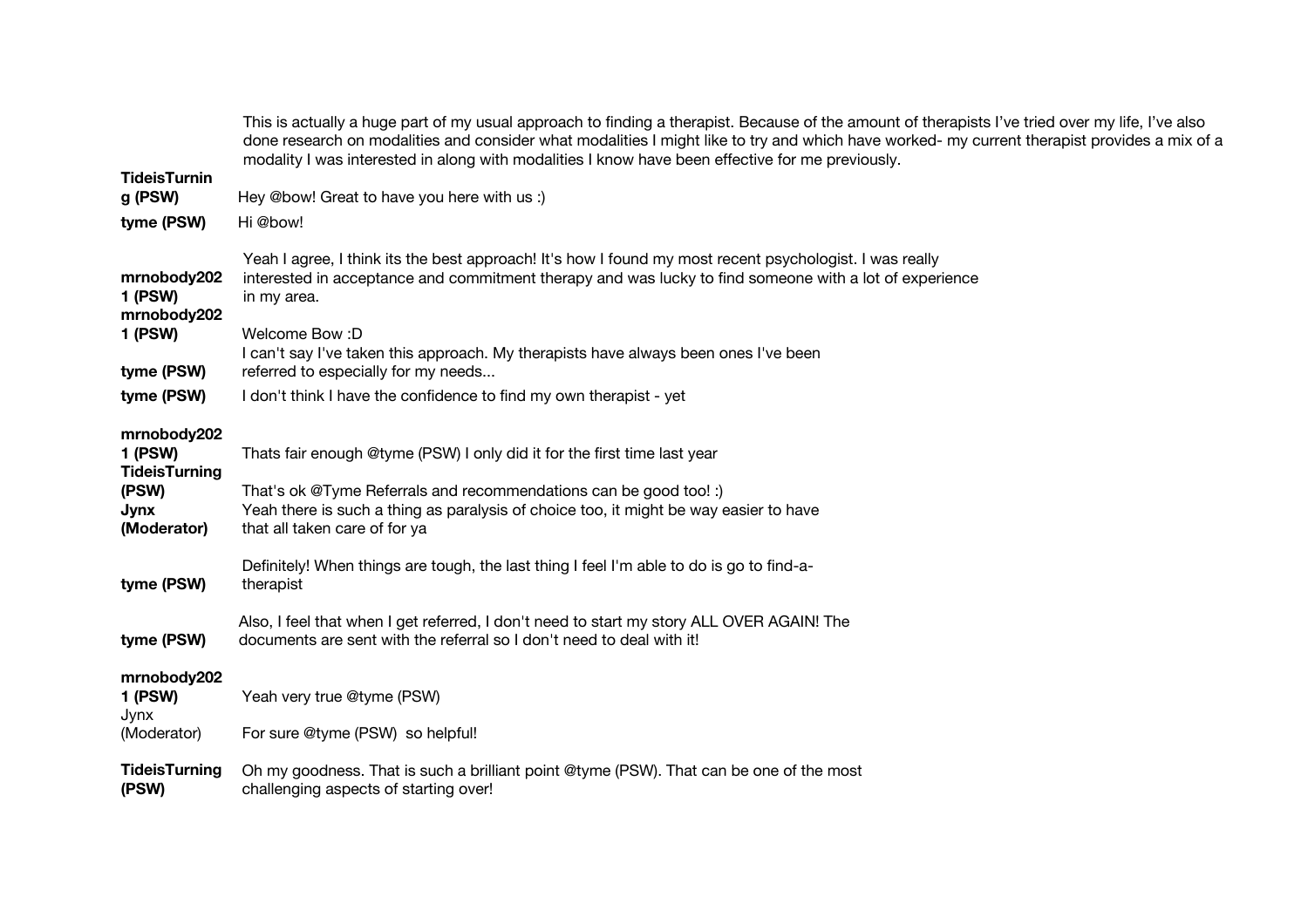| mrnobody202<br>1 (PSW)                    | What are some highlights or achievements from your therapy journey that you<br>are proud of?                                                                                                                                                                                                                                                                                             |
|-------------------------------------------|------------------------------------------------------------------------------------------------------------------------------------------------------------------------------------------------------------------------------------------------------------------------------------------------------------------------------------------------------------------------------------------|
| <b>TideisTurning</b><br>(PSW)             | Hmm This is a tough one! I think one thing I'm really proud of is trying again after I've had difficult experiences with therapists rather<br>than giving up, which is very easily done! Trying again has allowed me to find therapists who are better suited to me and to receive the<br>professional support I need when I need it rather than continuing to struggle along by myself. |
| tyme (PSW)                                | A major highlight for me was having had the 'right' therapists for my needs, all through the public mental health system. They<br>were ones who genuinely cared for me as a person and not a number. Looking at it now, I think much of it was the way I<br>approached therapy - to a point where therapists WANTED to work with me (or so they say;)                                    |
| tyme (PSW)                                | The therapeutic relationships built were an essential part of my recovery                                                                                                                                                                                                                                                                                                                |
| <b>Jynx</b><br>(Moderator)<br><b>Jynx</b> | Nailed it, both of you @TideisTurning (PSW) and @tyme (PSW) ! Yeah I think when it's right, you will<br>know, cos you just get that nice balance between feeling safe and held, but also being appropriately<br>challenged.<br>Persisting in my therapy journey despite having a number of hiccups is probably my                                                                        |
| (Moderator)                               | achievement of note!                                                                                                                                                                                                                                                                                                                                                                     |
| <b>Bow</b>                                | Hello                                                                                                                                                                                                                                                                                                                                                                                    |
| mrnobody202<br><b>1 (PSW)</b>             | For me it was also finally feeling like I had found the "right" psychologist after lots of<br>research                                                                                                                                                                                                                                                                                   |
| tyme (PSW)                                | Good on you @jynx! That's a hard one!                                                                                                                                                                                                                                                                                                                                                    |
| tyme (PSW)<br><b>TideisTurning</b>        | It's a relief when you find the 'right' therapist                                                                                                                                                                                                                                                                                                                                        |
| (PSW)                                     | Hey there @Bow :) We're just talking about highlights of our therapy journies :)                                                                                                                                                                                                                                                                                                         |
| <b>Bow</b>                                | Ok                                                                                                                                                                                                                                                                                                                                                                                       |
| tyme (PSW)                                | Awesome work persisting! Even if you can't respond, feel free to read along!                                                                                                                                                                                                                                                                                                             |
| tyme (PSW)                                | Great to have you @Bow                                                                                                                                                                                                                                                                                                                                                                   |
| <b>Bow</b><br>mrnobody202                 | I have finally found an amazing therapist 3rd in a year                                                                                                                                                                                                                                                                                                                                  |
| <b>1 (PSW)</b>                            | Thats awesome to hear Bow!                                                                                                                                                                                                                                                                                                                                                               |
| tyme (PSW)<br><b>TideisTurning</b>        | That's so good to hear @bow!                                                                                                                                                                                                                                                                                                                                                             |
| (PSW)                                     | Oh yay!! I'm so happy to hear that. :)                                                                                                                                                                                                                                                                                                                                                   |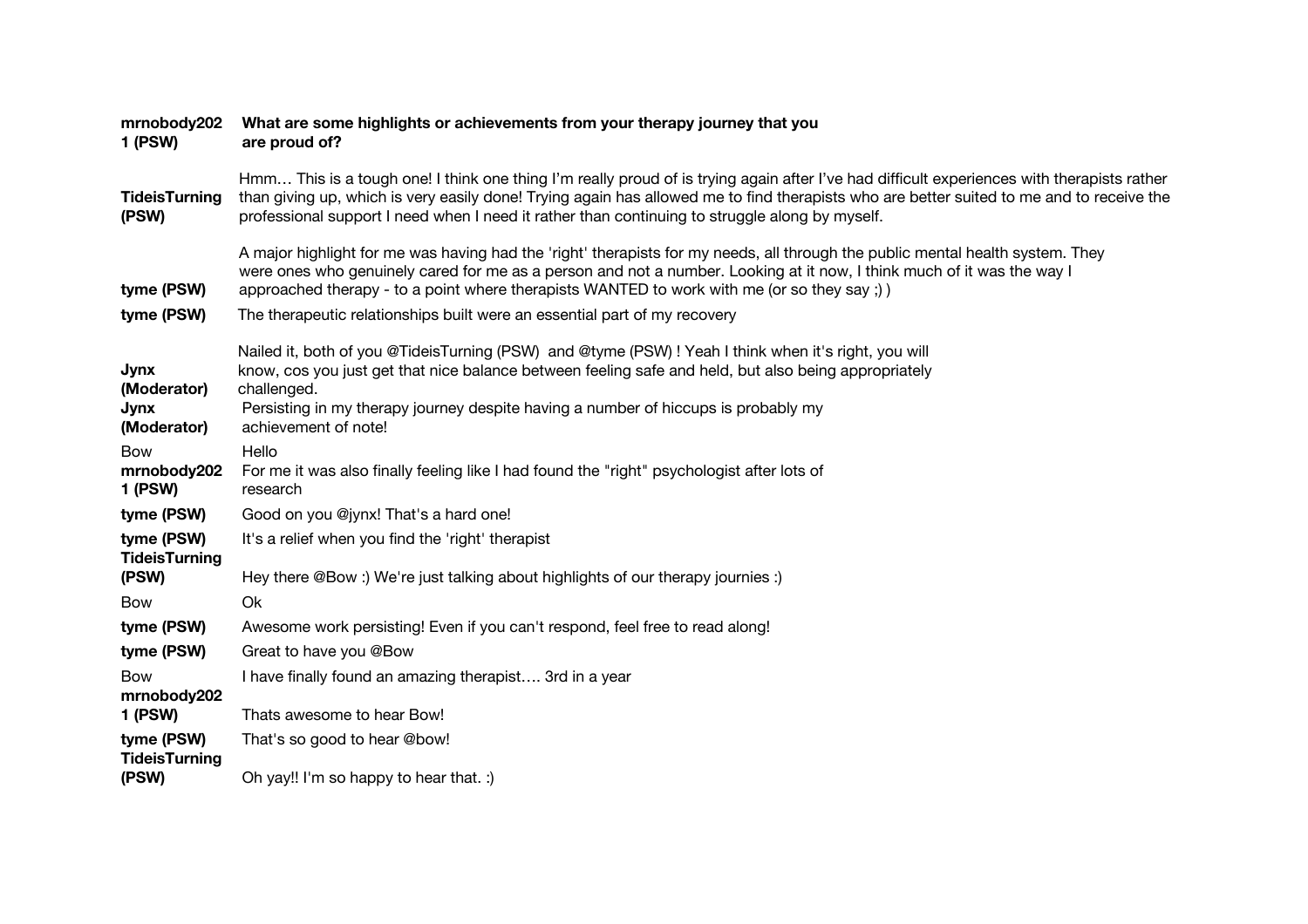|                                | It's so good to be treated as a person and not a number. That makes the biggest                                                                             |
|--------------------------------|-------------------------------------------------------------------------------------------------------------------------------------------------------------|
| tyme (PSW)                     | difference for me.                                                                                                                                          |
| <b>Bow</b>                     | Same                                                                                                                                                        |
|                                | Here are some tips SANE Australia has provided regarding finding a therapist that is right for you https://www.sane.org/counselling-                        |
| mrnobody202                    | support/sane-support-services/your-recovery/2238-treatments-and-health-professionals? ga=2.113260231.1312912758.1645688277-                                 |
| 1 (PSW)                        | 1462466113.1645688277. Do you have any advice or suggestions of your own that you'd like to share?                                                          |
|                                | Also, I have to say, the break through with therapists is when they see the real YOU despite all the                                                        |
| tyme (PSW)                     | challenges. They look beyond the label to see your strengths. And they work with those strengths.                                                           |
| <b>TideisTurnin</b><br>g (PSW) | Aww!! That is so wonderful. Everyone deserves to have that :)                                                                                               |
|                                | It's really hard, but persistent. It's rough having to start all over again with someone new, but                                                           |
| <b>Bow</b>                     | it's sure been worth it for me to find who I have now                                                                                                       |
|                                |                                                                                                                                                             |
| mrnobody202                    |                                                                                                                                                             |
| <b>1 (PSW)</b>                 | Absolutely spot on @Bow !                                                                                                                                   |
| <b>TideisTurnin</b>            | I feel that @Bow :) Persistence can pay off in the end, but it can also feel like a super rough                                                             |
| g (PSW)                        | road to get to that end 'pays off' point                                                                                                                    |
| Bow                            | For sure                                                                                                                                                    |
|                                | Persistent is sooooo important! Sometimes, I'd walk out of a session thinking, "I'm never going                                                             |
| tyme (PSW)                     | back!", however, persistence made me go back. And here I am to tell the story!                                                                              |
| <b>Jynx</b>                    | I saw a quote recently that said "Even if you have to start over, you're not starting from scratch. You've                                                  |
| (Moderator)                    | still grown from that experience and will again" and I think that was so important for me                                                                   |
| tyme (PSW)                     | Persistence definitely looks like one of your strengths @Bow!                                                                                               |
| tyme (PSW)                     | So true @Jynx                                                                                                                                               |
|                                | For me, as I've mentioned, a lot of my own approach comes down to doing a lot of research beforehand. Apart from that, something I try to do                |
| <b>TideisTurning</b>           | is to give a therapist at least 3 sessions before I start to even think about changing. Also, checking in with myself following and in between              |
| (PSW)                          | sessions to see how I'm left feeling- better, or worse? Were the exercises or strategies provided helpful?                                                  |
| tyme (PSW)                     | @Bow, if you don't mind sharing, how did you find your current therapist?                                                                                   |
| <b>TideisTurnin</b>            |                                                                                                                                                             |
| g (PSW)                        | Hi @Eve7 :)                                                                                                                                                 |
| tyme (PSW)                     | Hi @Eve7! Welcome                                                                                                                                           |
| Bow                            | My first was a Christian lady, I really liked her. But I was too high needs for her. She said not to come back. It was pretty brutal and I was really hurt. |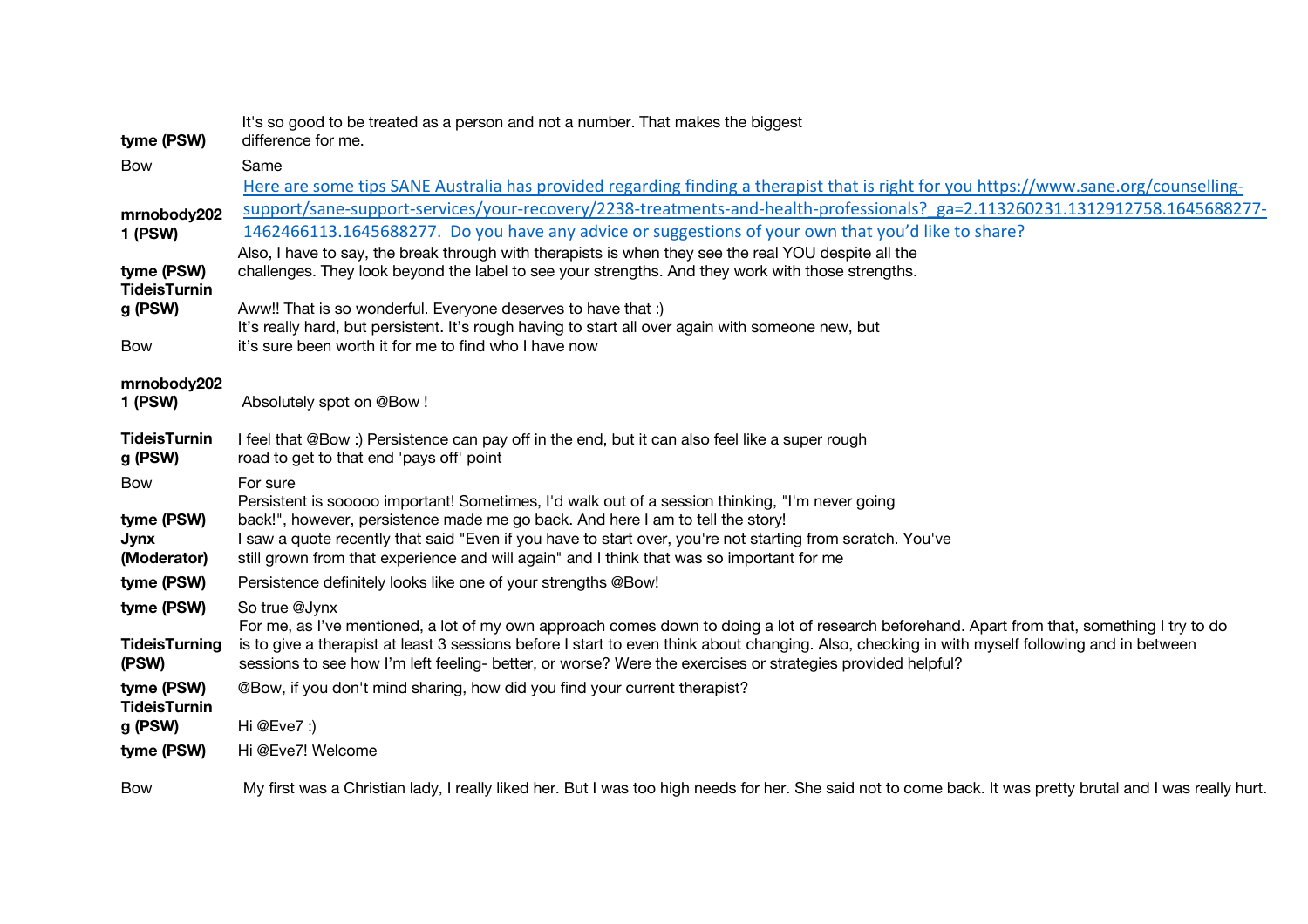Other one was at a large psych practice, just felt like a number to her and really didn't feel like she was a good fit. But kinda felt stuck cause I didn't know where else to go. I was banging on the door of community mh asking… begging for help. But they kept saying no. But after an admission after an Od, they decided to take me on, allocated a psych and she is perfect fit.

**mrnobody202 1 (PSW) Have you learned anything helpful from others' experiences here tonight that you might be able to apply in your own life? If yes, what did you learn? tyme (PSW)** That's so good to hear @Bow! **tyme (PSW)** All things work together for good, eh? @Bow **TideisTurnin g (PSW)** What a journey @Bow. I'm so glad it worked out in the end! Bow And once I got my foot in the door, I've been able to see a psychiatrist there, I have a case manager there and they have referred me to other services. And everyone has been great. They understand EDs and I finally feel heard and supported :) **tyme (PSW)** That's the main thing @Bow. Feeling heard and supported **mrnobody202 1 (PSW)** Thats such an excellent outcome @Bow :) **Jynx (Moderator)** Wish it hadn't taken such dire circumstances to get you where you needed to be, @Bow but it sounds like you've found someone who is gonna be amazingly helpful for ya. So happy for you! Bow Yes. **TideisTurning (PSW)** Yay @Bow! :) Bow I have to run sorry. My step dads in hospital and need to go drop something off. Thanks for having me if only very briefly **tyme (PSW)** Great to have you @Bow **mrnobody202 1 (PSW)** Thank you for joining us and sharing your experience @Bow ! **TideisTurning (PSW)** Great to have you with us @Bow :) Hope you have a great night. Take care **Jynx (Moderator)** Take care @Bow all the best for your step dad too **mrnobody202 1 (PSW) Tonight's topic may have brought up some heavy feelings as we talked about finding the right therapist for you. Would some self-care be helpful for you after we finish? If so, what might you do?**